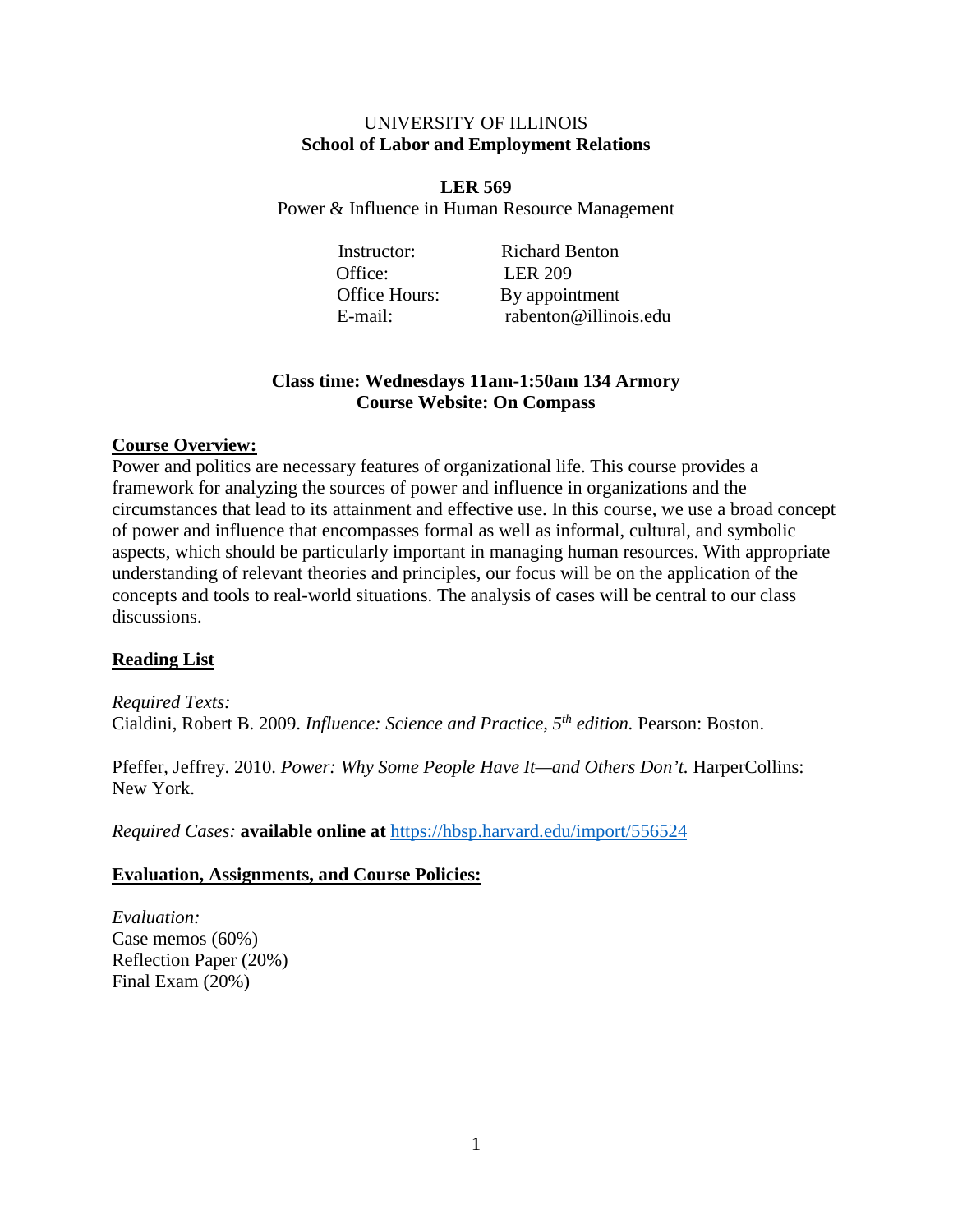#### *Case Memos:*

You are required to submit a **2-page**, double-spaced memo at each class that has a case reading assignment. You are required to submit all six case response memos**.** Use 12-point font size, with at least 1 inch margins all around. Do not add a cover page. You will submit the case memos via the online submission system on the course compass page. Memos are due prior to the start of class. Late memos, including memos handed in during class, will not be accepted. Submission by email is not allowed except for unexpected, extraordinary circumstances. In your memo you should answer the assigned questions, in detail, that are listed below in the course schedule.

### *Reflection Paper:*

You are to write a paper that describes and analyzes a compelling example of the use of power and influence principles we discuss in this course. This example can be based on either your own personal experiences, incidents you have witnessed, or events that have happened to people you know very well. Regardless of the source, the events you choose must be based on fact and firsthand knowledge. Describe the event, and drawing on concepts covered in the course, explain and interpret how power and influence were involved. Discuss whether the event was avoidable or should have been handled differently. The paper will be no longer than **4 pages**, double-spaced, with 12-point font size and at least 1 inch margins all around. Do not add a cover page. More detailed guidelines will be announced later. The paper is due on **October 10**. Late papers will not be accepted. It will be worth 20 percent of the total grade.

### *Final Exam:*

There will be one final exam worth 20 percent of the total grade. The final covers all material from class and will be essay format. The final will be administered on the course compass webpage.

## **Academic Integrity:**

The academic standards of the University protect the quality of education and research at this institute. These standards of conduct are detailed in the Code on Campus Affairs.

As a student, you should avoid obtaining (1) answers for any assigned work or examination from any unauthorized source; (2) working with another person or persons on any assignment or examination when not specifically permitted by the instructor; and (3) observing the work of other students during any examination. You should also avoid providing answers for any assigned work or examination when not specifically authorized to do so, as well as informing any person or persons of the contents of any examination prior to the time the examination is given.

The Code of Campus Affairs also discusses plagiarism. A student should neither fail to credit sources used in a work product in any attempt to pass off the work as one's own, nor attempt to receive credit for work performed by another, including papers obtained in whole or in part from individuals or other sources. Any problems of academic integrity on an individual assignment will result in a student receiving a failing grade for the whole course. Conduct yourself in such a manner, at all times, to avoid any suspicion of wrongdoing. Avoid helping anyone else break the rules. Enrollment in this course indicates you have read and accepted the terms of this course outline.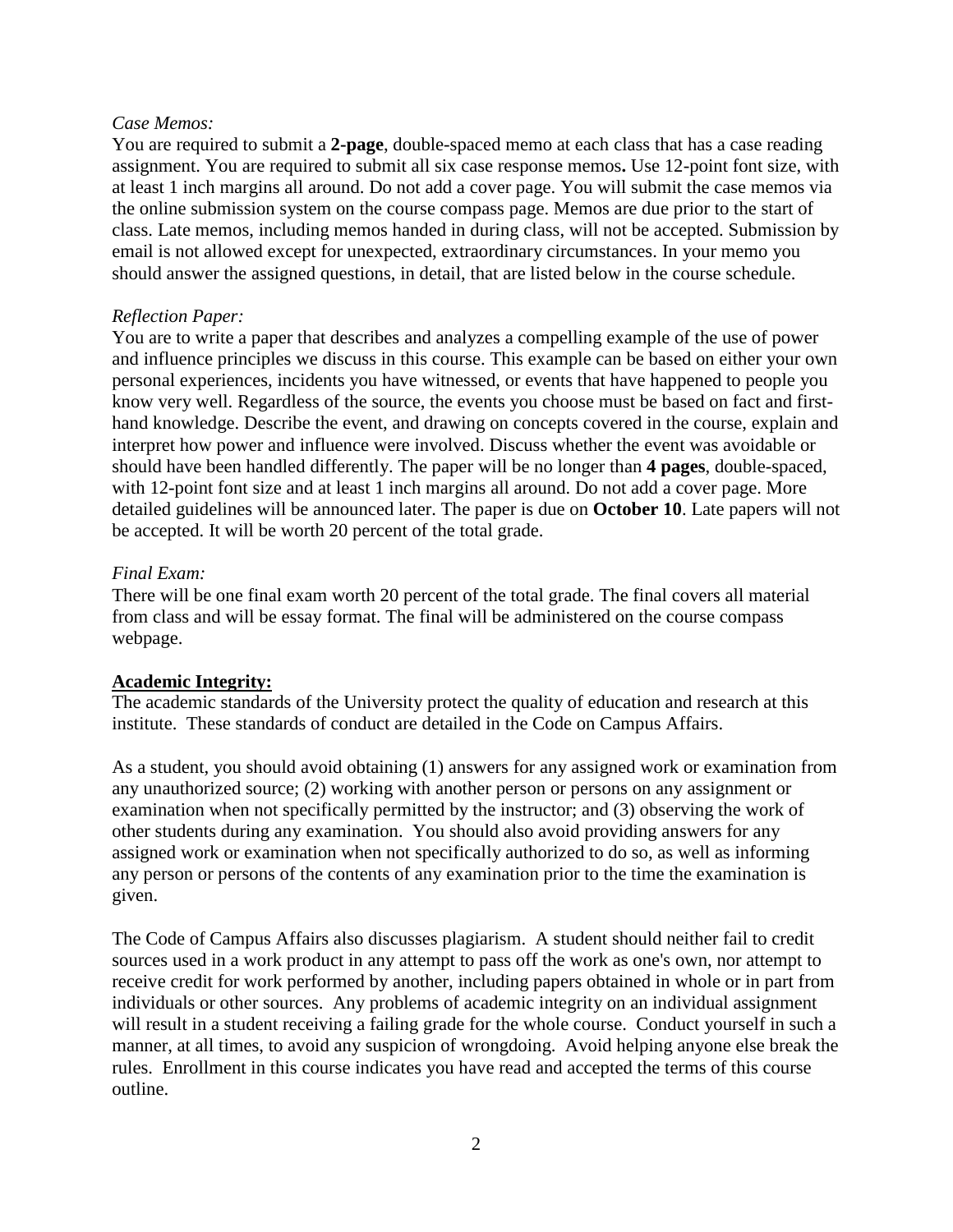# **Course Schedule**

**Week 1:**

[August 29]

Topics:

Introduction. Formal Authority and Beyond Required Reading: Pfeffer, "Introduction" Pfeffer, Chapter 1 "It Takes More Than Performance"

Cialdini, Chapter 1 "Weapons of Influence"

## **Week 2:**

[September 5]

Topics:

Principles of Influence: Reciprocation and Commitment

Required Reading:

Cialdini, Chapter 2 "Reciprocation"

Cialdini, Chapter 3 "Commitment and Consistency"

Case Study:

Case: "The Roller Coaster Ride: The Resignation of a Star." Harvard Business School case #9-405-031.

Question: What should Stephen Conner do next? What should Peter Thompson do next? Develop an action plan for each. Be as specific as possible using concrete information found in the case.

## **Week 3:**

[September 12] Topics: Principles of Influence: Social Proof

Required Reading:

Cialdini, Chapter 4 "Social Proof"

Listen to the Hidden Brain podcast "Snooki and the Handbag"

Case Study:

Case: "Henry Tam and the MGI Team." Harvard Business School case #9-404-068. Question 1. What were the root cause of the MGI team's process problems? Avoid simply summarizing the facts in the case. Instead, provide a cause-and-effect analysis based on sound logic.

Question 2. At the end of the case, what actions could Henry have taken to increase the team's effectiveness? Be as specific as possible using concrete information found in the case.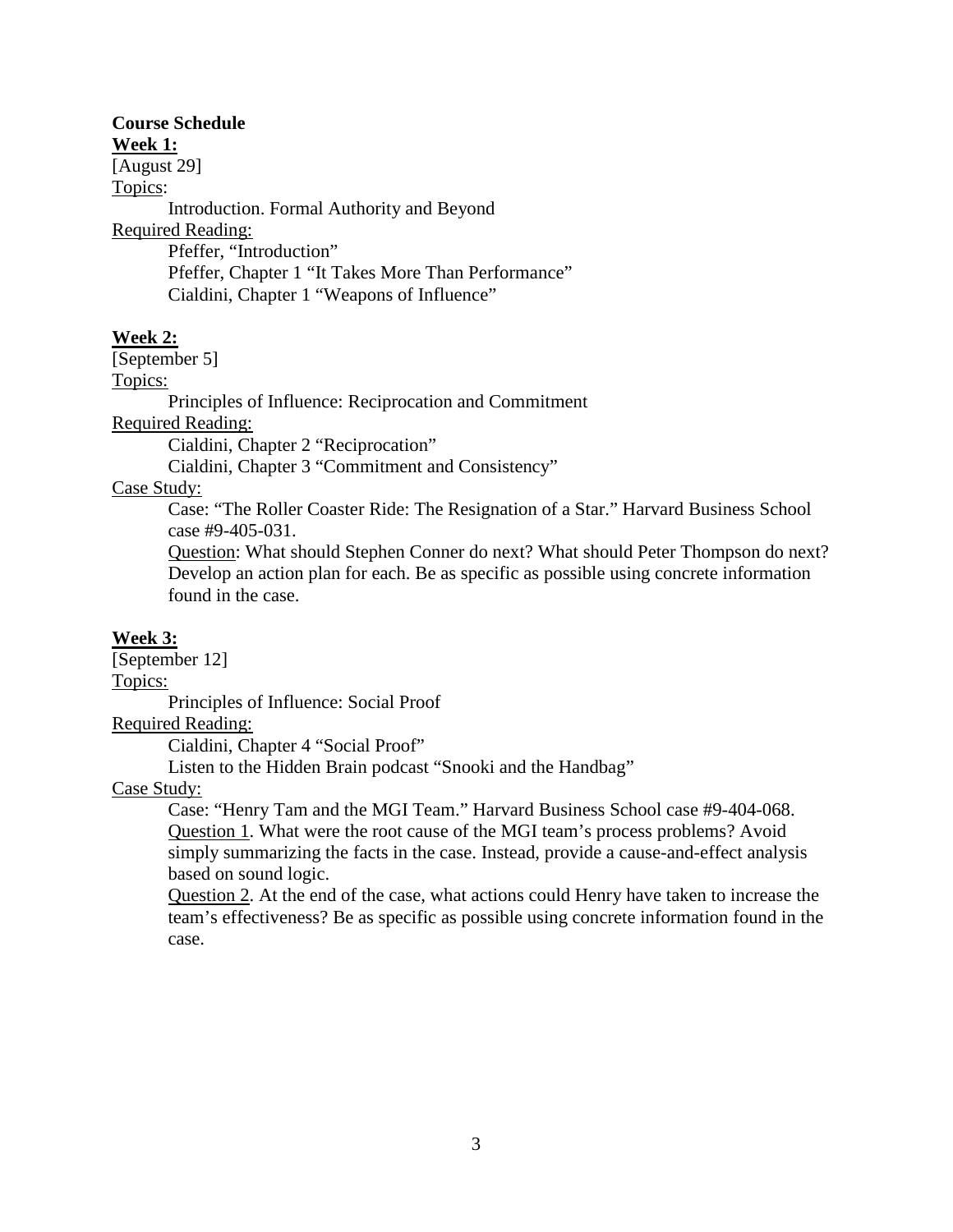#### **Week 4:**

[September 19]

Topics:

Principles of Influence: Liking

Required Reading:

Cialdini, Chapter 5 "Liking"

Case Study:

Case: "Thomas Green: Power, Office Politics, and a Career in Crisis." Harvard Business School case #2095.

Question 1. What are the possible underlying agendas of (a) Davis and (b) McDonald? Question 2. What actions, if any, would you take if you were Thomas Green? Be as specific as possible using concrete information found in the case.

## **Week 5:**

[September 26]

Topics:

Sources of Power: Positions and Resources

Required Reading:

Pfeffer, Chapter 3 "Choosing Where to Start"

Pfeffer, Chapter 5 "Making Something out of Nothing: Creating Resources"

### Case Study:

Case: "Zia Yusuf at SAP: Having Impact." Stanford Graduate School of Business case OB-73. **[HBS website]**

Question 1. How was Yusuf able to overcome any career stigma or setback from his first position in a unit, SAPMarkets, that was a failure?

Question 2. What qualities have helped Yusuf be so successful at SAP? Do you think these personal qualities would be as helpful anywhere, or are there particular features of the SAP environment and culture that make them particularly relevant?

## **Week 6:**

[October 3]

Topics:

Sources of Power: Networks

Required Reading:

Pfeffer, Chapter 6 "Building Efficient and Effective Social Networks"

Case Study:

Case: "Heidi Roizen." Harvard Business School case #9-800-228.

Question 1. What are the strengths of Roizen's network as seen at the end of the case? Any weaknesses?

Question 2. How does your own network compare with Roizen's? To what extent are the differences due to the organizational structure in which the networks exist or due to personal preferences and style?